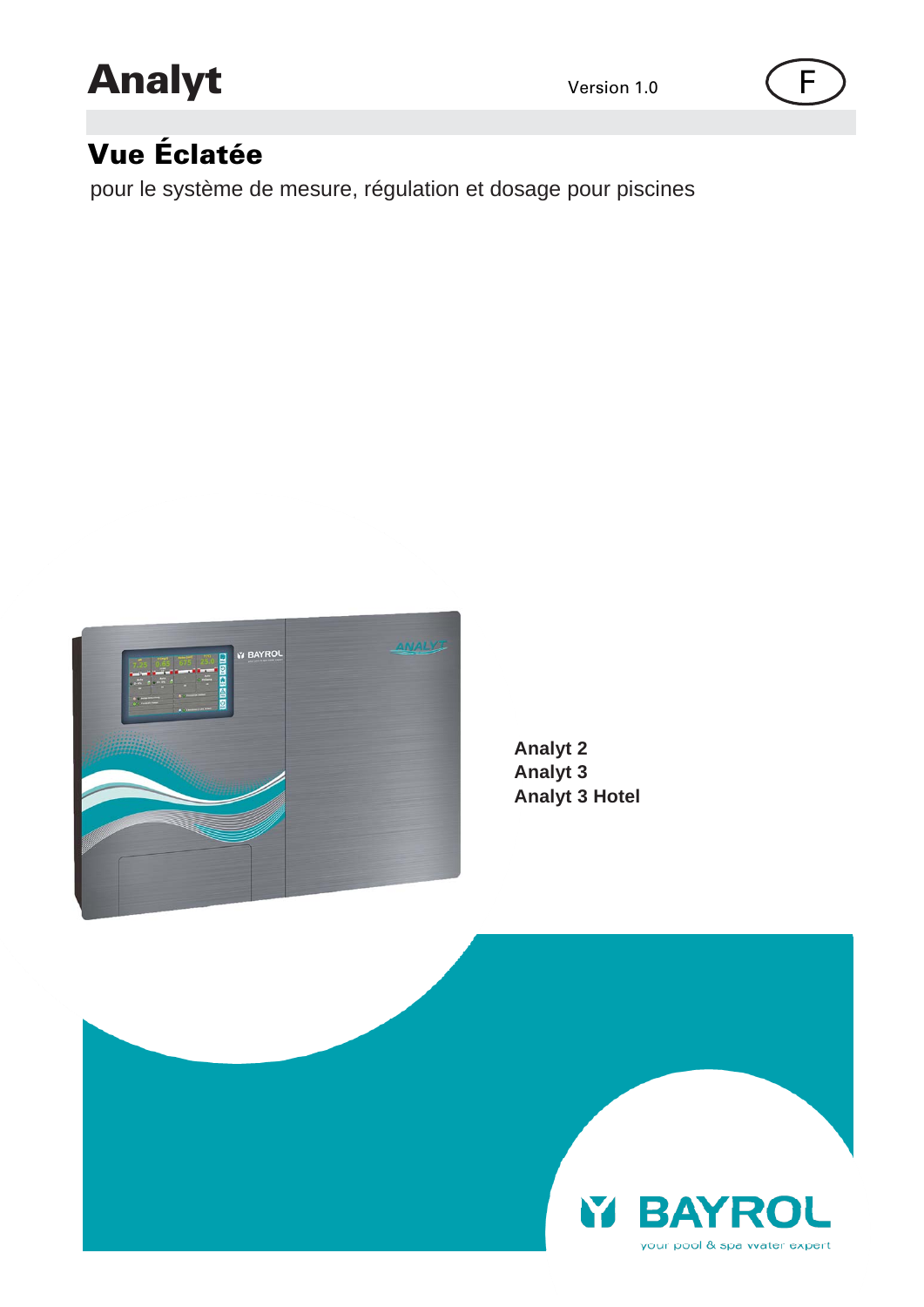# Analyt 2 177 600

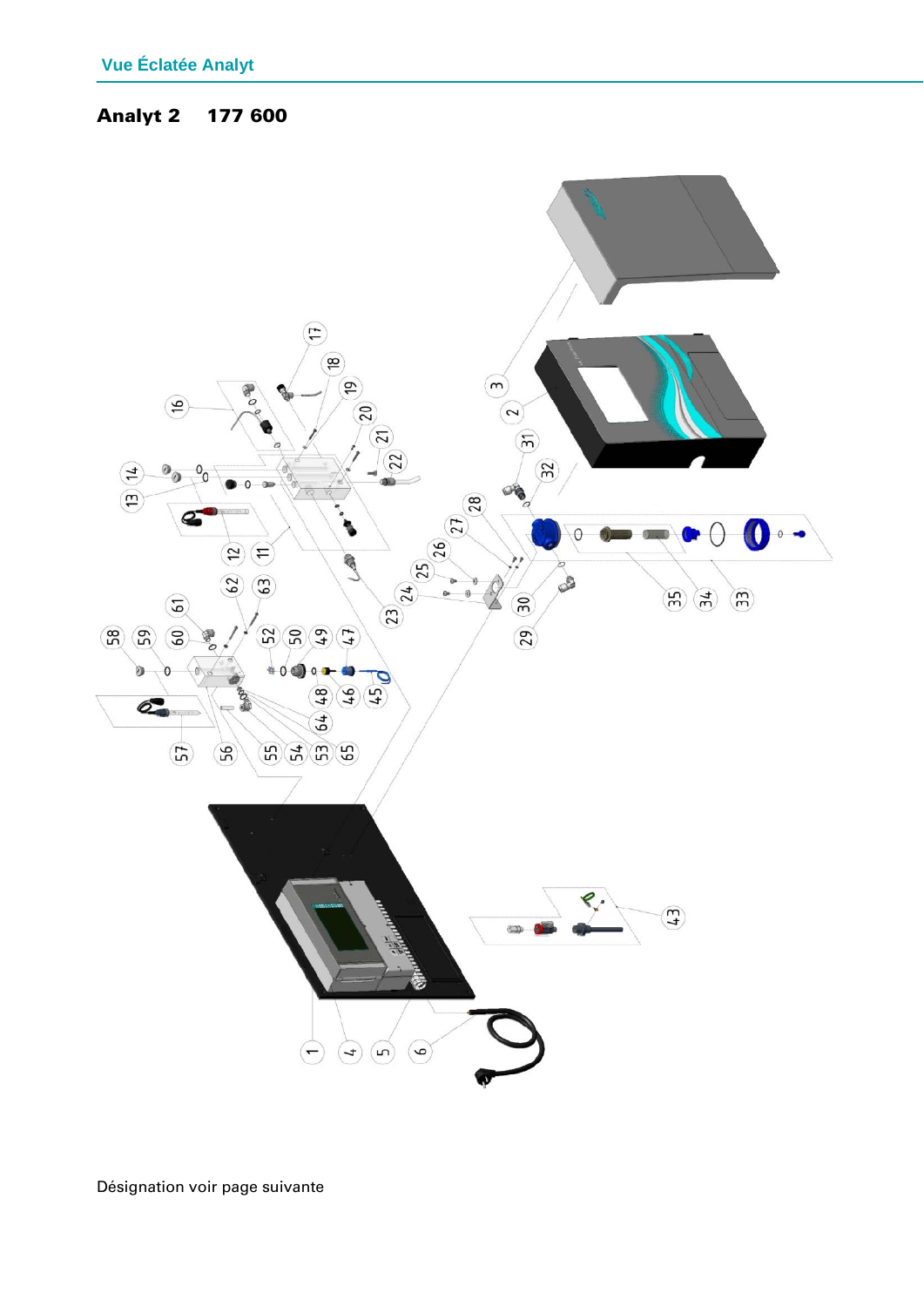

# Analyt 2 177 600

| Nombre       | <b>BAYROL Réf. Art.</b> | <b>Désignation</b>                     |
|--------------|-------------------------|----------------------------------------|
| $\mathbf{1}$ | 127000                  | PLAQUE DE BASE PM5                     |
| 2            | 127004                  | CAPOT A GAUCHE PM5                     |
| 3            | 127006                  | COVER HOOD RIGHT PM5 ANALYT            |
| 4            | 127170                  | <b>BOITIER SEUL PM5</b>                |
| 5            | 127007                  | CANIVEAU DE CÂBLES PM5                 |
| 6            | 100614                  | CABLE ELECTRIQUE 2M                    |
|              |                         |                                        |
| 11           | 126063                  | CHAMBRE ANALYSE PM 4                   |
| 12           | 185301                  | SONDE PH BNC                           |
| 13           | 100712                  | JOINT TORIQUE BOUCHON 18 X 2,5 VITON   |
| 14           | 100600                  | <b>BOUCHON PG13,5</b>                  |
| 15           | 185300                  | SONDE REDOX BNC                        |
| 16           | 176926                  | SONDE DE TEMPERATURE ANGLE LONG        |
| 17           | 185413                  | ROBINET 1/8" 6x4                       |
| 18           | 100102                  | VIS À TÊTE BOMBÉE M4X30 GALV.          |
| 19           | 100303                  | RONDELLE 4,3/M4 GALV.                  |
| 20           | 100100                  | VIS Á TÊTE BOMBÉE M4X12 GALV.          |
| 21           | 100110                  | VIS À TÊTE BOMBÉE M5X20 VA             |
| 22           | 112279                  | VISSAGE D10 R1/4" M. NUT               |
| 23           | 126056                  | <b>CAPTEUR INDUCTIF</b>                |
| 24           | 186023                  | EQUERRE METAL. FILTRE APIC             |
| 25           | 100106                  | VIS Á TÊTE BOMBÉE M6X10 GALV.          |
| 26           | 100305                  | RONDELLE 6,4 M6                        |
| 27           | 100307                  | DISQUE DENTE 4.3                       |
| 28           | 100100                  | VIS Á TÊTE BOMBÉE M4X12 GALV.          |
| 29           | 112278                  | VISSAGE ANGLE D10 R/1/4                |
| 30           | 124105                  | JOINT TORIQUE 12,0 x 3,0 VITON         |
| 31           | 112278                  | VISSAGE ANGLE D10 R/1/4                |
| 32           | 124105                  | JOINT TORIQUE 12,0 x 3,0 VITON         |
| 33           | 123035                  | PREFILTRE F20 COMPLET                  |
| 34           | 113040                  | MANCHON INOX FILTRE F20                |
| 35           | 123040                  | ARMATURE FILTRE F20                    |
|              |                         |                                        |
| 43           | 173939                  | CANNE PRELEVEMENT PRISE DE TERRE       |
|              |                         |                                        |
| 45<br>46     | 127104                  | CÂBLE GOLD-RONDE<br>GOLD-RONDE         |
| 47           | 127101<br>127106        | VIS DE SERRAGE GOLD-RONDE              |
| 48           | 127015                  | JOINT GOLD-RONDE                       |
| 49           | 127102                  | FERMETURE GOLD-RONDE                   |
| 50           | 127107                  | JOINT TORIQUE FERMETURE GOLD-RONDE     |
|              |                         |                                        |
| 52           | 127103                  | BILLE EN VERRE GOLD-RONDE              |
| 53           | 124105                  | JOINT TORIQUE 12,0 x 3,0 VITON         |
| 54           | 112278                  | VISSAGE ANGLE D10 R/1/4                |
| 55           | 186054                  | TUYAU 10 x 8 x 1                       |
| 56           | 127100                  | CHAMBRE DE CHLORE PM5                  |
| 57           | 185300                  | SONDE REDOX BNC                        |
| 58           | 100600                  | BOUCHON PG13,5                         |
| 59           | 100712                  | JOINT TORIQUE BOUCHON 18 X 2,5 VITON   |
| 60           | 124105                  | JOINT TORIQUE 12,0 x 3,0 VITON         |
| 61           | 112278                  | VISSAGE ANGLE D10 R/1/4                |
| 62           | 100303                  | RONDELLE 4,3/M4 GALV.                  |
| 63           | 100102                  | VIS À TÊTE BOMBÉE M4X30 GALV.          |
| 64           | 127108                  | TAMIS ENTRÉE CHAMBRE DE CHLORE         |
| 65           | 127109                  | JOINT TORIQUE ENTRÉE CHAMBRE DE CHLORE |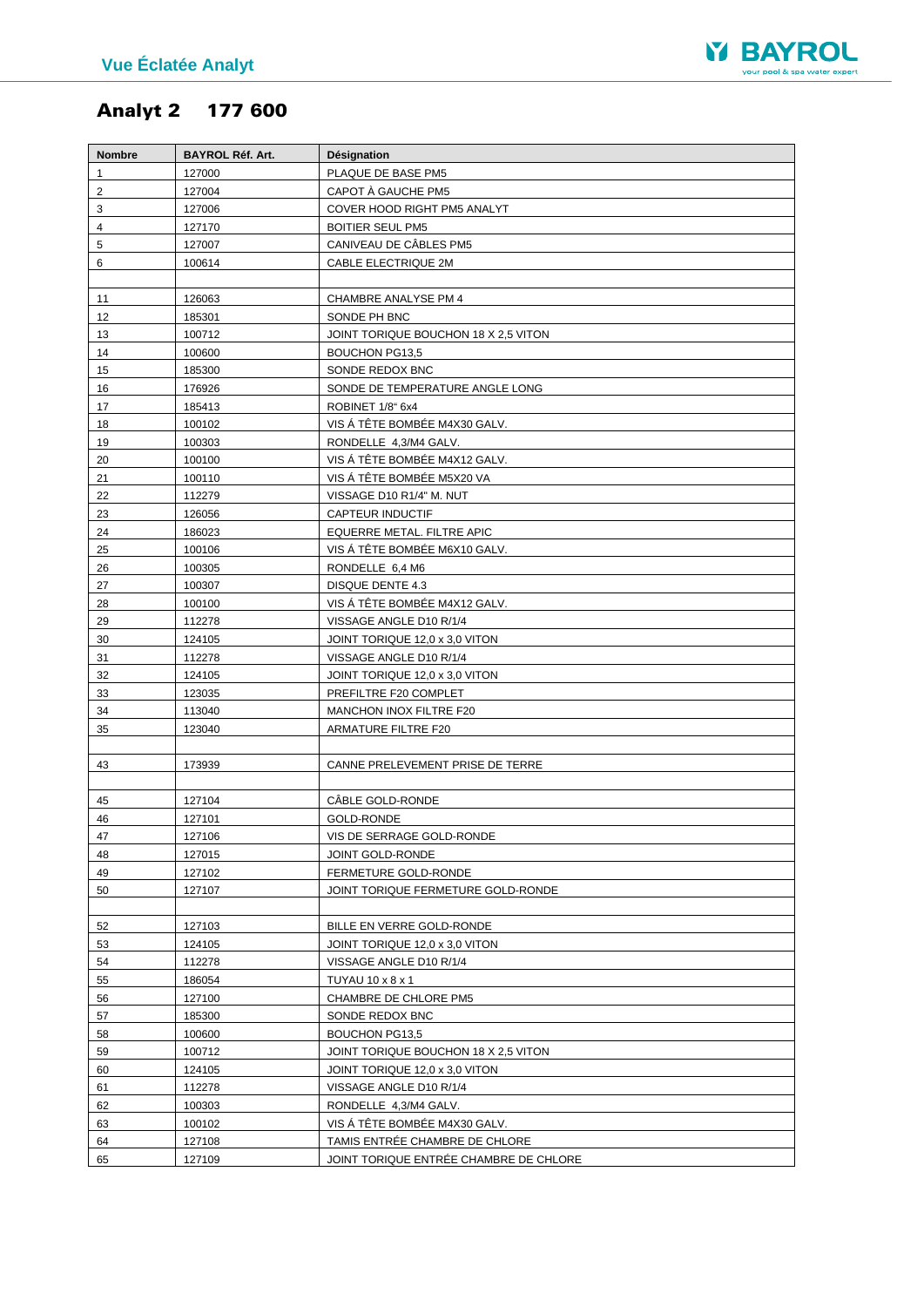#### Analyt 3 177 800



Désignation voir page suivante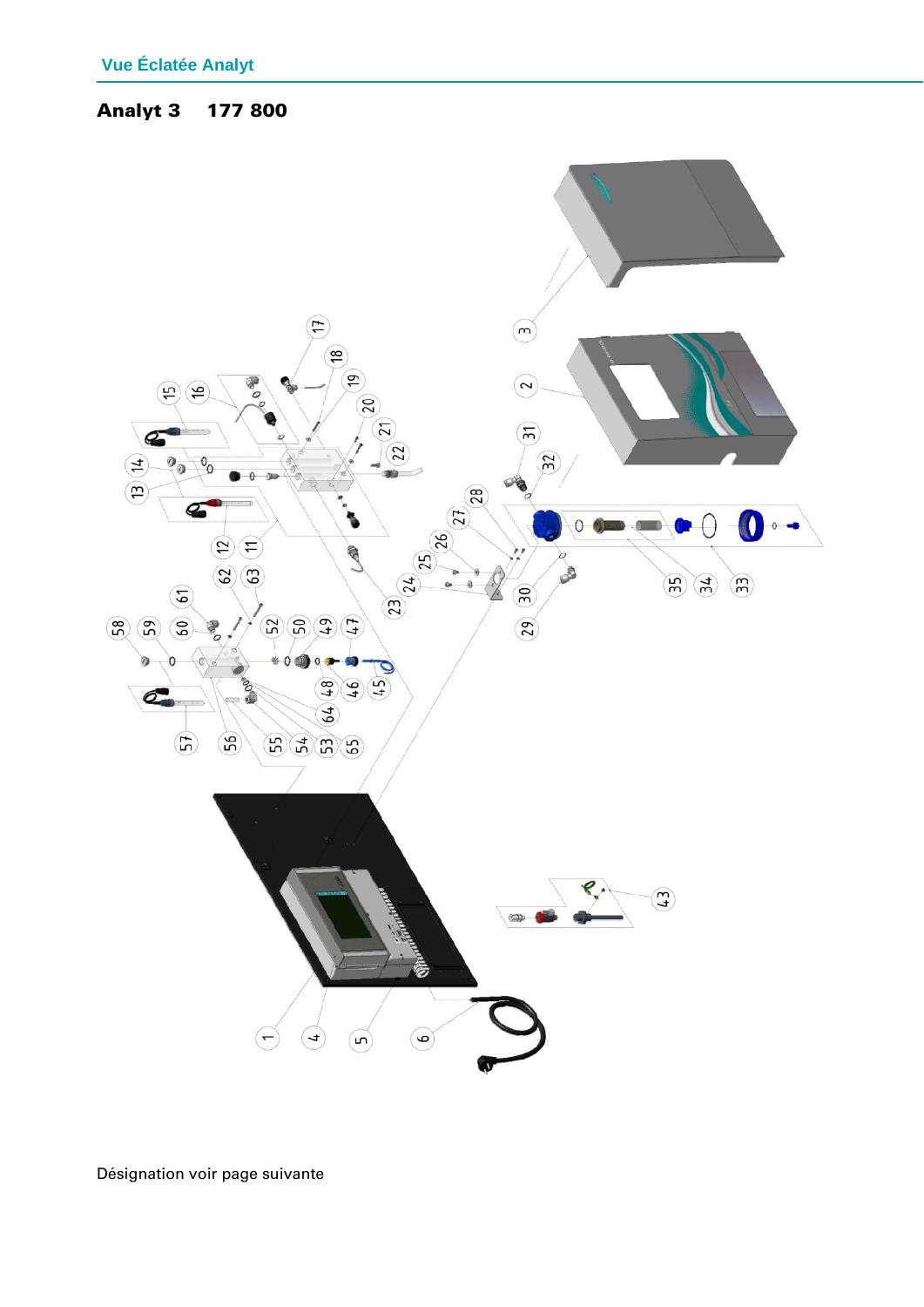

# Analyt 3 177 800

| <b>Nombre</b>  | <b>BAYROL Réf. Art.</b> | Désignation                            |
|----------------|-------------------------|----------------------------------------|
| 1              | 127000                  | PLAQUE DE BASE PM5                     |
| $\overline{2}$ | 127004                  | CAPOT À GAUCHE PM5                     |
| 3              | 127006                  | COVER HOOD RIGHT PM5 ANALYT            |
| 4              | 127170                  | <b>BOITIER SEUL PM5</b>                |
| 5              | 127007                  | CANIVEAU DE CÂBLES PM5                 |
| 6              | 100614                  | CABLE ELECTRIQUE 2M                    |
|                |                         |                                        |
| 11             | 126063                  | CHAMBRE ANALYSE PM 4                   |
| 12             | 185301                  | SONDE PH BNC                           |
| 13             | 100712                  | JOINT TORIQUE BOUCHON 18 X 2,5 VITON   |
| 14             | 100600                  | BOUCHON PG13,5                         |
| 15             | 185300                  | SONDE REDOX BNC                        |
| 16             | 176926                  | SONDE DE TEMPERATURE ANGLE LONG        |
| 17             | 185413                  | ROBINET 1/8" 6x4                       |
| 18             | 100102                  | VIS À TÊTE BOMBÉE M4X30 GALV.          |
| 19             | 100303                  | RONDELLE 4,3/M4 GALV.                  |
| 20             | 100100                  | VIS À TÊTE BOMBÉE M4X12 GALV.          |
| 21             | 100110                  | VIS Á TÊTE BOMBÉE M5X20 VA             |
| 22             | 112279                  | VISSAGE D10 R1/4" M. NUT               |
| 23             | 126056                  | <b>CAPTEUR INDUCTIF</b>                |
| 24             | 186023                  | EQUERRE METAL. FILTRE APIC             |
| 25             | 100106                  | VIS Á TÊTE BOMBÉE M6X10 GALV.          |
| 26             | 100305                  | RONDELLE 6,4 M6                        |
| 27             | 100307                  | <b>DISQUE DENTE 4.3</b>                |
| 28             | 100100                  | VIS À TÊTE BOMBÉE M4X12 GALV.          |
| 29             | 112278                  | VISSAGE ANGLE D10 R/1/4                |
| 30             | 124105                  | JOINT TORIQUE 12,0 x 3,0 VITON         |
| 31             | 112278                  | VISSAGE ANGLE D10 R/1/4                |
| 32             | 124105                  | JOINT TORIQUE 12,0 x 3,0 VITON         |
| 33             | 123035                  | PREFILTRE F20 COMPLET                  |
| 34             | 113040                  | MANCHON INOX FILTRE F20                |
| 35             | 123040                  | ARMATURE FILTRE F20                    |
|                | 173939                  | CANNE PRELEVEMENT PRISE DE TERRE       |
| 43             |                         |                                        |
| 45             | 127104                  | CÂBLE GOLD-RONDE                       |
| 46             | 127101                  | <b>GOLD-RONDE</b>                      |
| 47             | 127106                  | VIS DE SERRAGE GOLD-RONDE              |
| 48             | 127015                  | JOINT GOLD-RONDE                       |
| 49             | 127102                  | FERMETURE GOLD-RONDE                   |
| 50             | 127107                  | JOINT TORIQUE FERMETURE GOLD-RONDE     |
|                |                         |                                        |
| 52             | 127103                  | BILLE EN VERRE GOLD-RONDE              |
| 53             | 124105                  | JOINT TORIQUE 12,0 x 3,0 VITON         |
| 54             | 112278                  | VISSAGE ANGLE D10 R/1/4                |
| 55             | 186054                  | TUYAU 10 x 8 x 1                       |
| 56             | 127100                  | CHAMBRE DE CHLORE PM5                  |
| 57             | 185300                  | SONDE REDOX BNC                        |
| 58             | 100600                  | BOUCHON PG13,5                         |
| 59             | 100712                  | JOINT TORIQUE BOUCHON 18 X 2,5 VITON   |
| 60             | 124105                  | JOINT TORIQUE 12,0 x 3,0 VITON         |
| 61             | 112278                  | VISSAGE ANGLE D10 R/1/4                |
| 62             | 100303                  | RONDELLE 4,3/M4 GALV.                  |
| 63             | 100102                  | VIS À TÊTE BOMBÉE M4X30 GALV.          |
| 64             | 127108                  | TAMIS ENTREE CHAMBRE DE CHLORE         |
| 65             | 127109                  | JOINT TORIQUE ENTRÉE CHAMBRE DE CHLORE |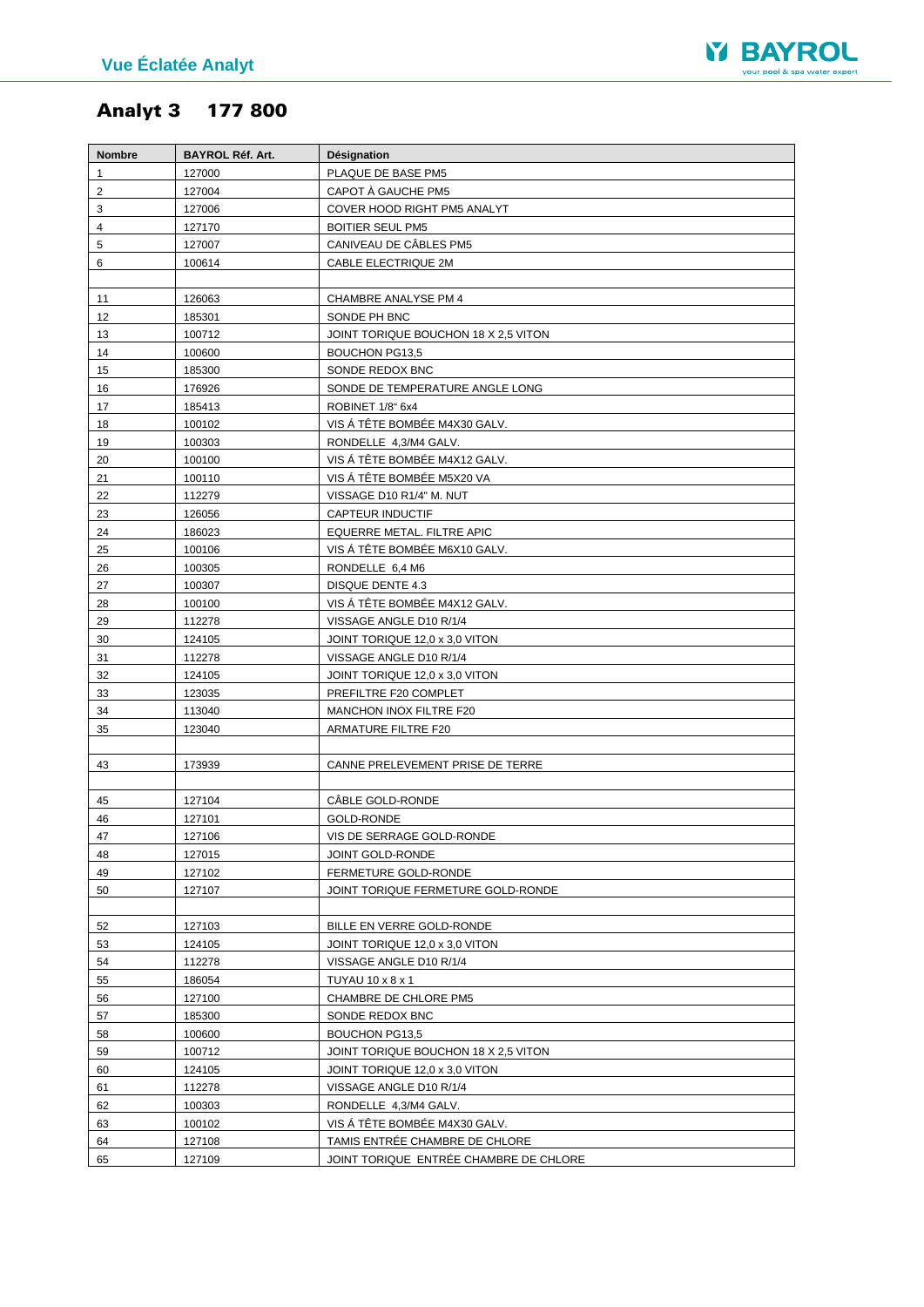**Analyt 3 Hotel** 177810

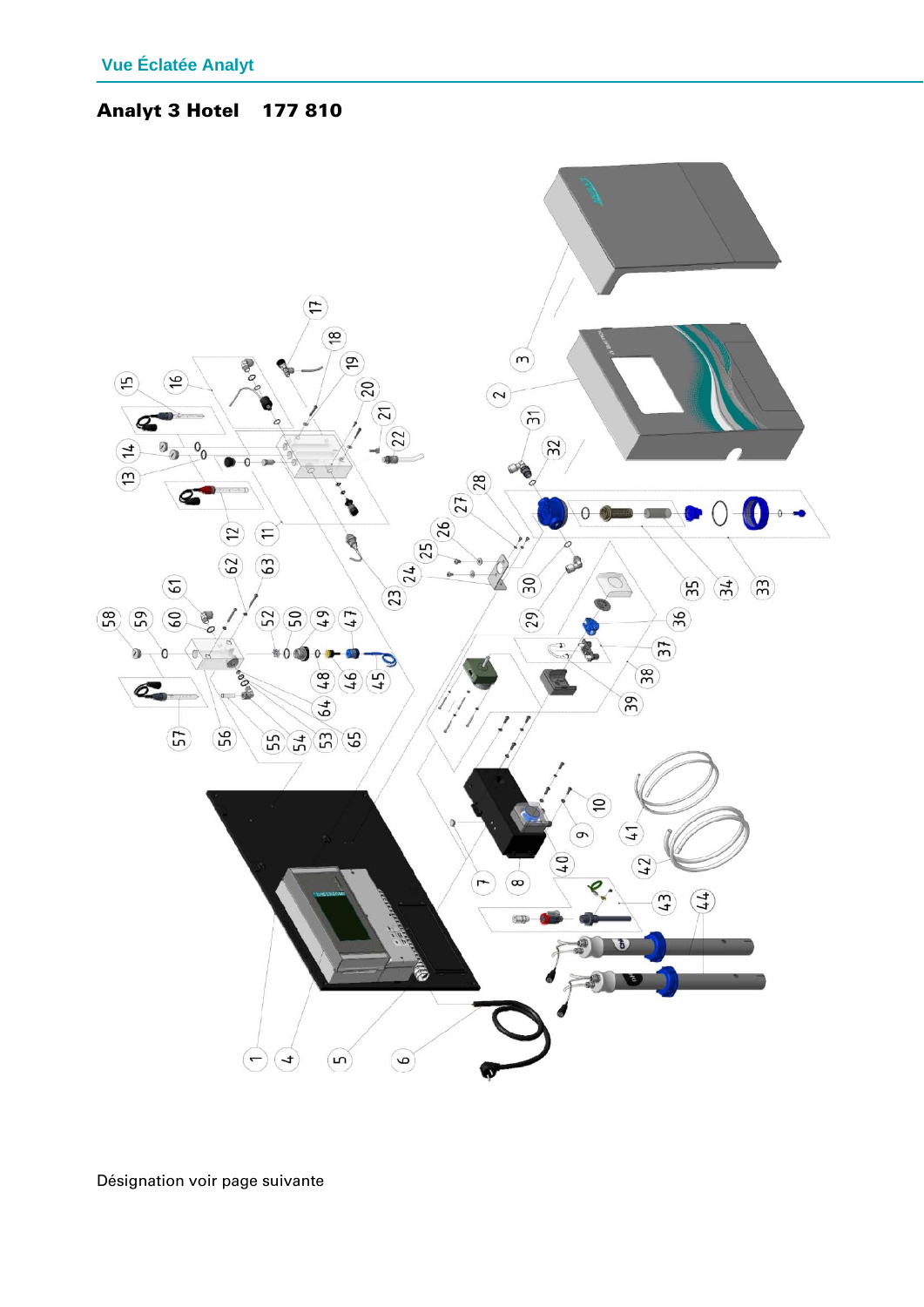

# Analyt 3 Hotel 177 810

| Nombre   | BAYROL Réf. Art. | Désignation                               |
|----------|------------------|-------------------------------------------|
| 1        | 127000           | PLAQUE DE BASE PM5                        |
| 2        | 127004           | CAPOT À GAUCHE PM5                        |
| 3        | 127006           | COVER HOOD RIGHT PM5 ANALYT               |
| 4        | 127170           | <b>BOITIER SEUL PM5</b>                   |
| 5        | 127007           | CANIVEAU DE CÂBLES PM5                    |
| 6        | 100614           | CABLE ELECTRIQUE 2M                       |
| 7        | 127003           | PLOT DE REMPLISSAGE                       |
| 8        | 127002           | BOITE DE POMPE, 2 POMPE                   |
| 9        | 100304           | RONDELLE 4,3/M5 GALV.                     |
| 10       | 100104           | VIS Á TÊTE BOMBÉE M5X12 GALV.             |
| 11       | 126063           | CHAMBRE ANALYSE PM 4                      |
| 12       | 185301           | SONDE PH BNC                              |
| 13       | 100712           | JOINT TORIQUE BOUCHON 18 X 2,5 VITON      |
| 14       | 100600           | BOUCHON PG13,5                            |
| 15       | 185300           | SONDE REDOX BNC                           |
| 16       | 176926           | SONDE DE TEMPERATURE ANGLE LONG           |
| 17       | 185413           | ROBINET 1/8" 6x4                          |
| 18       | 100102           | VIS À TÊTE BOMBÉE M4X30 GALV.             |
| 19       | 100303           | RONDELLE 4,3/M4 GALV.                     |
| 20       | 100100           | VIS A TÊTE BOMBÉE M4X12 GALV.             |
| 21       | 100110           | VIS Á TÊTE BOMBÉE M5X20 VA                |
| 22       | 112279           | VISSAGE D10 R1/4" M. NUT                  |
| 23       | 126056           | CAPTEUR INDUCTIF                          |
| 24       | 186023           | EQUERRE METAL. FILTRE APIC                |
| 25       | 100106           | VIS A TÊTE BOMBÉE M6X10 GALV.             |
| 26       | 100305           | RONDELLE 6,4 M6                           |
| 27       | 100307           | DISQUE DENTE 4.3                          |
| 28       | 100100           | VIS À TÊTE BOMBÉE M4X12 GALV.             |
| 29       | 112278           | VISSAGE ANGLE D10 R/1/4                   |
| 30       | 124105           | JOINT TORIQUE 12,0 x 3,0 VITON            |
| 31       | 112278           | VISSAGE ANGLE D10 R/1/4                   |
| 32       | 124105           | JOINT TORIQUE 12,0 x 3,0 VITON            |
| 33       | 123035           | PREFILTRE F20 COMPLET                     |
| 34       | 113040           | MANCHON INOX FILTRE F20                   |
| 35       | 123040           | <b>ARMATURE FILTRE F20</b>                |
| 36       | 127304           | POMPE ROTOR                               |
| 37       | 127302           | TUYAU DE REMPLACEMENT 1,5 L               |
| 38       | 127300           | POMPE 1,5 L SANS LOGEMENT                 |
| 39       | 127303           | POMPE TUYAU 1,5 L                         |
| 40       | 127300           | POMPE 1,5 L SANS LOGEMENT                 |
| 41       | 100509           | TUYAU PE 6 x 4 x 1                        |
| 42       | 186054           | TUYAU 10 x 8 x 1                          |
| 43       | 173939           | CANNE PRELEVEMENT PRISE DE TERRE          |
| 44       | 171218           | <b>CREPINE BIDON PM5</b>                  |
| 45       | 127104           | CÂBLE GOLD-RONDE                          |
| 46       | 127101           | GOLD-RONDE                                |
| 47       | 127106           | VIS DE SERRAGE GOLD-RONDE                 |
| 48       | 127015           | JOINT GOLD-RONDE                          |
| 49       | 127102           | FERMETURE GOLD-RONDE                      |
| 50       | 127107           | JOINT TORIQUE FERMETURE GOLD-RONDE        |
| 51       | ۰.               | Ξ.                                        |
| 52       | 127103           | BILLE EN VERRE GOLD-RONDE                 |
| 53       | 124105           | JOINT TORIQUE 12,0 x 3,0 VITON            |
| 54       | 112278           | VISSAGE ANGLE D10 R/1/4                   |
| 55<br>56 | 186054<br>127100 | TUYAU 10 x 8 x 1<br>CHAMBRE DE CHLORE PM5 |
| 57       | 185300           | SONDE REDOX BNC                           |
| 58       | 100600           | BOUCHON PG13,5                            |
|          |                  |                                           |